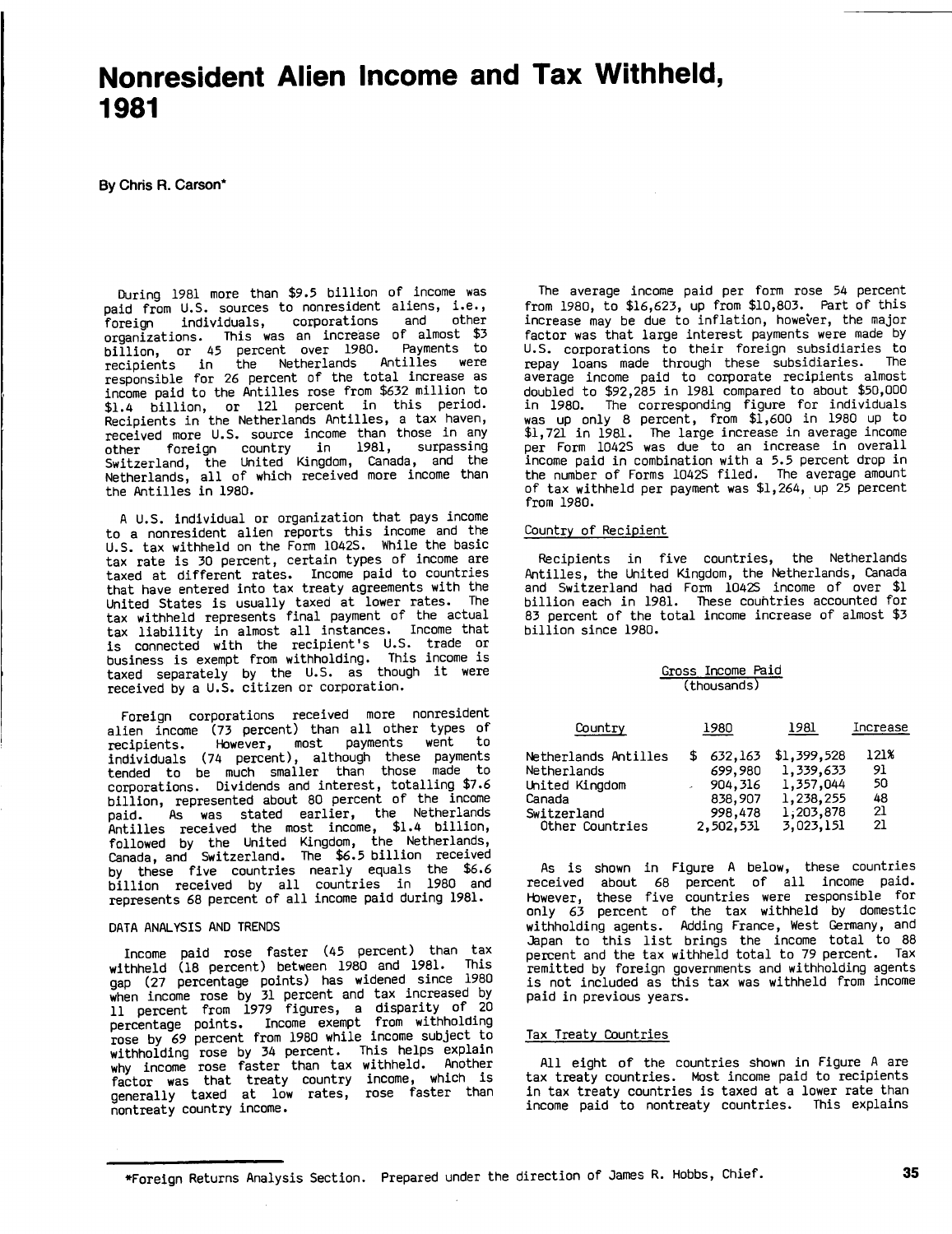why these countries received- **88-** percent of all income, but were responsible for only 79 percent of all tax withheld.

Income paid to recipients in tax treaty countries during **<sup>1981</sup>** rose **by** 48 percent while income paid to those in nontreaty countries rose **by j**ust <sup>24</sup> percent. This contrasted 'with a **39** percent 'increase in treaty country income and an **<sup>11</sup>** percent decline.in nontreaty country income from **1979** to **1980.** 'These increases were directly attributable to increased income in existing treaty countries, as no new tax treaties dealing with Form 1042S withholding became effective during **1981.**

Tax withheld on treaty country income rose **by** 22 percent as tax withheld on nontreaty income increased, **by** 12 percent. Although income and taxes rose more in treaty countries than in nontreaty countries, it is interesting to note that the ratio, of increase is almost exactly the same, i.e., income rose twice as fast in treaty countries (48 percent) as in nontreaty countries (24 percent) while tax withheld in treaty countries also rose about twice as fast (22 percent) as in nontreaty countries (12 percent).

|  |             | Income Paid and Tax Withheld |
|--|-------------|------------------------------|
|  | (thousands) |                              |

| Country Status | 1980<br>1981 |                           | <b>Increase</b> |
|----------------|--------------|---------------------------|-----------------|
| Income         |              |                           |                 |
| -Treaty        | \$5,909,728  | <del>\$</del> 8,735,873 + | -48%            |
| Nontreaty      | $-666, 647$  | $-825,617$                | 24.             |
| Total          | 6,576,375    | 9,561,489                 | -45             |
| Tax Withheld   |              |                           |                 |
| Treaty         | 589,422      | 720,392                   | 22              |
| Nontreaty      | 96,786       | 108,171                   | 12              |
| Total          | 686,208      | 828,563                   | 21              |

**.NOTE:** More detailed information by'country. and treaty status is shown in Table **1.**

Recipients in tax treaty countries typically enjoy Recipients in tax treaty countries typically enjoy<br>lower U.S. tax rates. However, if the income is paid to <sup>a</sup> foreign nominee **.** or **: f**iduciary, **,** additional withholding is often required and is collected **by** the government in the country of the nominee or fiduciary. The purpose of this additional<br>withholding is to prevent citizens of nontreaty countries from taking advantage of the lower tax rates of treaty countries. The foreign government' **'or** withholding agent holds-this additional tax until the ultimate recipient proves residency in that country. If residency is not proven within a certain period of time, the tax is remitted to the United States (see Table **1,** Column **7).** In the case of Canada, nominees and fiduciaries act as' withholding agents and remit this additional tax directly. to the Internal Revenue Service (IRS).

### "Tax Haven" Countries

A tax haven is generally considered to be a country having tax laws that 'are favorable to foreign individuals and organizations in an attempt to attract these investors. The tax haven country typically benefits by collecting certain fees or taxes (at <sup>a</sup> low tax rate). These foreign individuals and organizations would usually not invest in or through the tax haven if higher taxes were imposed. The most successful tax haven countries tend to have some or all of the following characteristics: **1)** Tax treaties with low or zero withholding tax rates for most income payments received from foreign countries,



2) Low or zero tax rates for individuals and<br>organizations within the tax haven country, 3) organizations within the tax haven country, Secrecy laws to prevent foreign governments from obtaining financial information. about their own citizens and organizations, thus protecting investors, and 4) No withholding tax on payments to nonresident aliens.

The amount of income paid to recipients of certain "tax haven" countries seems to be excessive when compared to the general level of economic activity of those countries, as measured **by** their Gross National Product **(GNP) [1].** The most extreme example of this was the Netherlands Antilles, where **U.S.** source income for **<sup>1981</sup>** '(\$1.4 billion) was greater than the Antilles' **GNP** (\$1.2 billion). This ratio of **U.S.** source income to **GNP** tends to be higher for tax haven countries than for other countries. Figure <sup>B</sup> shows this ratio for certain countries, all **of** which probably qualify as tax havens to varying degrees. The worldwide ratio of **U.S.** source income to worldwide **GNP** (excluding **U.S. GNP)** is not available for **1981.** However, **'** this figure was less than **0.1** percent for **1980.**

Although Form 1042S income is not directly used in calculating the **GNP of** these foreign countries, if it is spent on goods made or services performed in that **'** country it will enter the **GNP** figure indirectly. **<sup>A</sup>** substantial **.** amount of **U.S.** source **'** income paid to recipients of the Netherlands. Antilles clearly is not spent. on goods ~manufactured or services performed there.,

The, countries in Figure <sup>B</sup> all have ratios of **U.S.** source income to **GNP** of at least **<sup>10</sup>** times the worldwide ratio for- **1980.** The Netherlands Antilles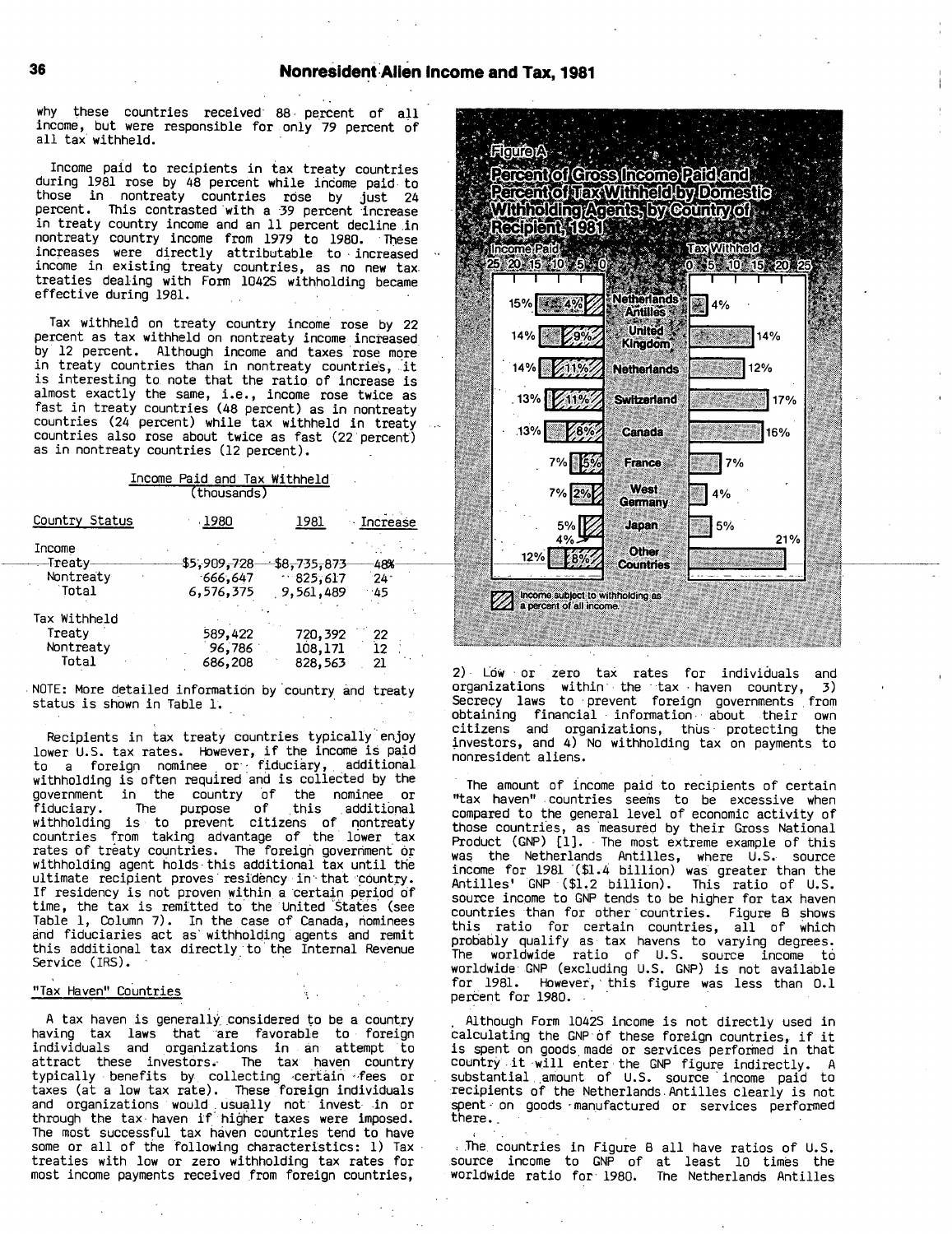### Nonresident Allen Income and Tax, **1981 37**

Figure B.--Gross National Product **(GNP),** Gross Income, Gross Income as <sup>a</sup> Percent of **GNP,** Size of Average Payment, and Percent of Payments to Corporations, **by** Selected Country of Recipient, **1981**

[Money amounts in thousands of dollars]

|                                                                                                                                          |                                                |                                                                         | Income to GNP ratio                                                              |                                                                                                                                                 | Size of<br>payments        |                                                             | Percent of payments<br>to corporations |                                                          |
|------------------------------------------------------------------------------------------------------------------------------------------|------------------------------------------------|-------------------------------------------------------------------------|----------------------------------------------------------------------------------|-------------------------------------------------------------------------------------------------------------------------------------------------|----------------------------|-------------------------------------------------------------|----------------------------------------|----------------------------------------------------------|
| Country or Geographic area                                                                                                               | Rank                                           | Income as<br>a percent<br>of GNP                                        | Gross<br>income                                                                  | GNP <sup>1</sup>                                                                                                                                | Rank                       | Average                                                     | Rank                                   | Percent                                                  |
|                                                                                                                                          | (1)                                            | (2)                                                                     | $(3)$ .                                                                          | (4)                                                                                                                                             | (5)                        | (6)                                                         | (7)                                    | (8)                                                      |
| Netherlands Antilles<br>Bermuda<br>Bahamas<br>Antigua<br>Panama<br>Luxembourg<br>Netherlands<br>British Virgin Islands<br>Cayman Islands | 4<br>5<br>6<br>8<br>$^{(2)}$<br>$\binom{2}{ }$ | 117.6<br>6.5<br>5.1<br>3.8<br>1.3<br>1.1<br>1.0<br>0.8<br>$(^2)$<br>(2) | 1,399,528<br>51,728<br>39,482<br>4.5091<br>45,966<br>57,609<br>24, 354<br>24,391 | 1,190,000<br>790,000<br>780,000<br>120,000<br>3,580,000<br>1,203,878 112,850,000<br>5,790,000<br>1,339,633 167,980,000<br>(3)<br>$\binom{2}{ }$ | 12<br>14<br>15<br>11<br>10 | 754.<br>34<br>21<br>20<br>18<br>61<br>22<br>138<br>56<br>34 | 4<br>12<br>8<br>15<br>-6<br>17         | 63<br>30<br>37<br>73<br>34<br>22<br>39<br>21<br>44<br>65 |

**I** World Bank, **1982** World Bank Atlas.

<sup>2</sup> GNP data were not available for these countries.

ratio for **<sup>1981</sup> (117.6** percent) was 1470 times greater than the worldwide ratio for **<sup>1980</sup> (0.08** percent). This ratio could not be computed for some tax haven countries, including the British Virgin Islands and the Cayman Islands, as their **GNP** information was not available for 19al.

Recipients in tax haven countries also tend to receive larger income payments per Form 1042S than other countries. Table <sup>2</sup> shows the countries with the greatest average income per form (with <sup>a</sup> minimum of **<sup>100</sup>** forms filed). **Of** the **<sup>15</sup>** countries shown, at least nine qualify as tax havens. The Netherlands Antilles headed this list with average income per form of about \$754,000, or <sup>45</sup> times the average for all countries (almost **\$17,000).** The other countries in this table tend to be industrialized or oil producing countries.

Most tax haven countries have a disproportionate percentage of their income payments received **by** corporations. About **63** percent of the total number of payments to the Netherlands Antilles went to corporations. This figure was even higher for Antigua **(73** percent) and the Cayman Islands **(65** percent). Other tax havens, including the British Virgin Islands, the Bahamas, Panama, Bermuda and Switzerland exceeded the **13** percent average for all countries for the number of payments to corporations.

The Netherlands Antilles ranked high in these three "tax haven" parameters (income-to-GNP ratio, income per Form 1042S, and percent of payments to corporations), being first in two categories and fourth in the other. As there was no withholding tax on most interest payments to the Netherlands Antilles, **U.S.** corporations often borrow money from foreign markets through subsidiaries in the The Antilles subsidiary sells bonds (typically Eurobonds), then lends the proceeds to the **U.S.** parent corporation. The **U.S.** corporation makes payments to the subsidiary, deducting the interest on its **U.S.** tax return. Generally, no withholding tax is collected and the foreign corporation is taxed in the Antilles at a low rate on the net interest income, deducting the interest paid to the Eurobond holder. The United States is currently renegotiating its tax treaty with the Netherlands Antilles.

#### Income Type

Investment income, especially interest and dividends, made up the overwhelming majority of all income paid to nonresident aliens in **1981.** As is shown in Figure **C,** dividend income totaled \$4.3 billion or 45 percent of all income **.** Interest income made up **35** percent of all income, followed **by** rent and royalty income which comprised 4 percent. Dividend income rose faster **(36** percent) than interest income **(29** percent) from **1980** to **1981** reversing the trend set in **1979** and continued in **1980.**

Tax withheld on dividend income totaled \$496 million, or **<sup>68</sup>** percent of all tax. Generally, dividends are taxed at higher rates than interest income in tax treaty countries. This explains why dividends represented <sup>45</sup> percent of all income, but tax withheld on dividend income represented **<sup>68</sup>**

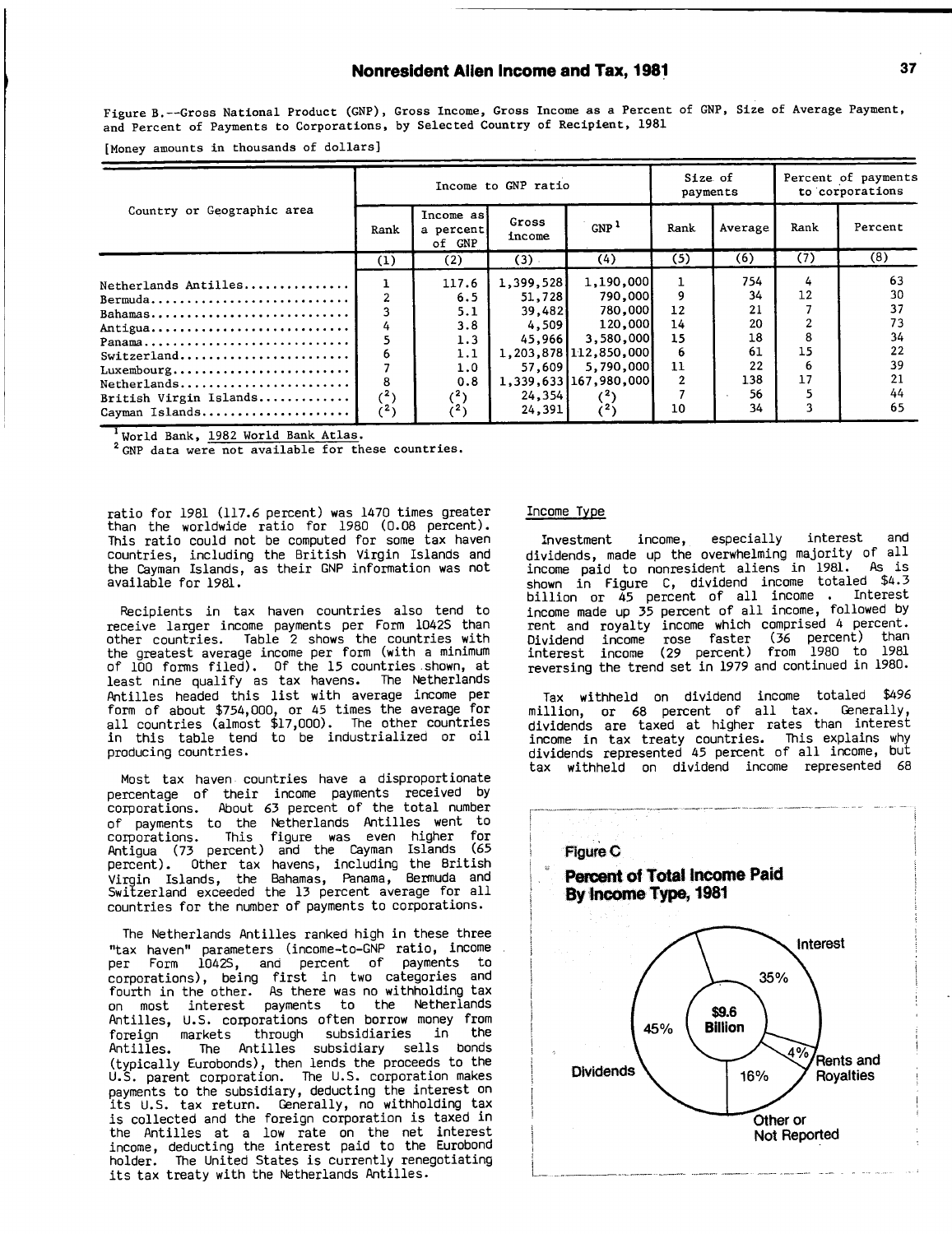percent of the total tax withheld. Consequently, SUMMARY only **\$95** million of tax' Was withheld -from interest income (13 percent of all tax) although interest payments of **\$3.3** billion represented **<sup>35</sup>** percent of all-income.

#### Type of Recipient

As in **1980,** foreign corporations received the majority of nonresident, **.** alien income **.** paid **(73** percent) in **1981.** Although individuals received the most payments (74 percent), these payments were much smaller. **(\$1,721)** than the average payment to <sup>a</sup> corporation (\$92,285). Individuals received 8<br>percent of all income, but had 15 percent of the total tax withheld from their income. Corporations received **<sup>73</sup>** percent of.. **. all** income but were responsible for only 61 percent of the total tax. This disparity existed because **',** <sup>42</sup> percent of corporate income was exempt from withholding while only 22 percent of income paid to foreign individua.<br>was exempt. Also, some tax treaties provide the ls was exempt. Also, some tax\* treaties provide that dividend payments made to **, a '** foreign parent **'** ~corporation are subject, to a. lower **. U.S.** tax rate than dividends' paid to other shareholders. **.** Each of the other types of recipients received less than 5 **'** percent of all income..

Figure **<sup>D</sup>** shows the percent of. income subject to withholding and the effective tax rate (tax withheld-<br>divided by gross income) for eight different divided **by** gross income) for eight different recipient types. As would be expected, the recipient -typps-that had-the-highest-percentage-of-their-incomesubject **-** to withholding also tended to --have the highest effective tax **-** rate, except for. private foundations.. This is because interest, dividend, rent, and royalty income paid to priva **'** te foundations was taxed at 4 percent. These four income categories comprised **86** percent of all income. paid to private foundations.

#### Figure **D**

Percent of Income Subject to Domestic Withholding and Effective Tax Rate, **By** Type of Recipient, **1981**

| 100 75 50 25 | 0                                     | 5 10 15 20<br>0. |  |
|--------------|---------------------------------------|------------------|--|
| 99%          | <b>Nominees</b>                       | 15%              |  |
| 96%          | <b>Private</b><br><b>Foundations</b>  | 6%               |  |
| 88%          | <b>Fiduciaries</b>                    | 15%              |  |
| 78%          | <b>Individuals</b>                    | 14%              |  |
| 67%          | <b>Exempt</b><br><b>Organizations</b> | 10%              |  |
| 58%          | <b>Corporations</b>                   | 6%               |  |
| 54%          | <b>Partnerships</b>                   | 7%               |  |
| 5%           | Government<br>Organizations           | 1%               |  |
|              |                                       |                  |  |

**.** Dividends and interest were the most common. types of **U.S.** i ncome paid'.to nonresident aliens. **' '** withheld on dividend income greatly exceeded the- tax Tax\_ withheld on interest income, however, as dividends **\*** tended' to be taxed at higher rates in certain major tax treaty countries.

 $\texttt{Although}~\texttt{most}~\texttt{payments}~\texttt{work}~\texttt{to}~\texttt{individuals},$  -the majority of the total income was paid to<br>corporations. Other recipient types such as corporations. Other recipient types; such **. -** as partnerships, fiduciaries, **'** nominees, government organizations, exempt organizations, **.** and private foundations received both a small percentage of all payments and <sup>a</sup> small percentage of the total income.

Recipients, in the major, Western industrial countries generally received most of **611** income paid; although, recipients in the Netherlands Antilles received more income than any other country. The Antilles - **,** <sup>a</sup> tax haven counfty, 'received more **U.S.'** source income than 'it produced in goods and services (represented **by GNP).** The vast majority of. all income was, however, paid 'to countries that are not tax havens. **. <sup>~</sup> :; <sup>I</sup>**

#### **DATA SOURCES AND** LIMITATIONS,

Payors of income to nonresident aliens must withhold tax in accordance with Chapter, **<sup>3</sup>** of the Internal Revenue Code. **'** The Form 1042S is filed to report-7this income-and-, the-U-. S-;-tax-withh6ld. **" Of**t.en the payor has a financial institution act as withholding agent.

.The present statistics, are tabulated **by.** calendar year, based on all Forms 1042S filed for Tax Year **981.** The years indicated in the tables represent the year in-which the income was paid and the **U.S.'** tax withheld, except for the tax from foreign governments and withholding agents. These amounts are shown by the year the tax was remitted to the **\*** United States under treaty agreements. **.** Tax- withheld, **'**amounts and percentages, shown -in Tables 2 and **3** and Figures **<sup>A</sup>** and **<sup>D</sup>** do not include tax withheld **by** foreign governments and withholding agents (except Canada). This additional withholding "cannot be properly attributed to specific recipient and income types. Definitions and other information are available in IRS Publication **515,** Withholding of Tax on Nonresident Aliens and Foreign Corporations [2].

As **,** all **.** Forms 1042S are included in 'these statistics, they were not subject to sampling error. However, the data are subject to nonsampling errors such as computer data entry errors and minor taxpayer<br>reporting errors. Forms 1042S with income greater **'** than **\$500,000** were manually 'verified. **<sup>A</sup>** limited computerized program was used to test the data foi. certain basic numerical relationships.

#### EXPLANATION OF TERMS

Withholding Agent.--Any person (individual, corporation, partnership, estate, or trust) required to withhold tax. Usually the withholding agent is<br>the payor of the income or a "person" (usually a<br>financial institution) acting on behalf of the<br>payor. A foreign nominee or fiduciary required to payor. A foreign nominee or fiduciary required to withhold additional tax under a tax treaty, is also a. withholding agent.

Income Effectively Connected With **<sup>A</sup>** Trade or Business -- Income that is effectively connected with the conduct of a trade or business in the United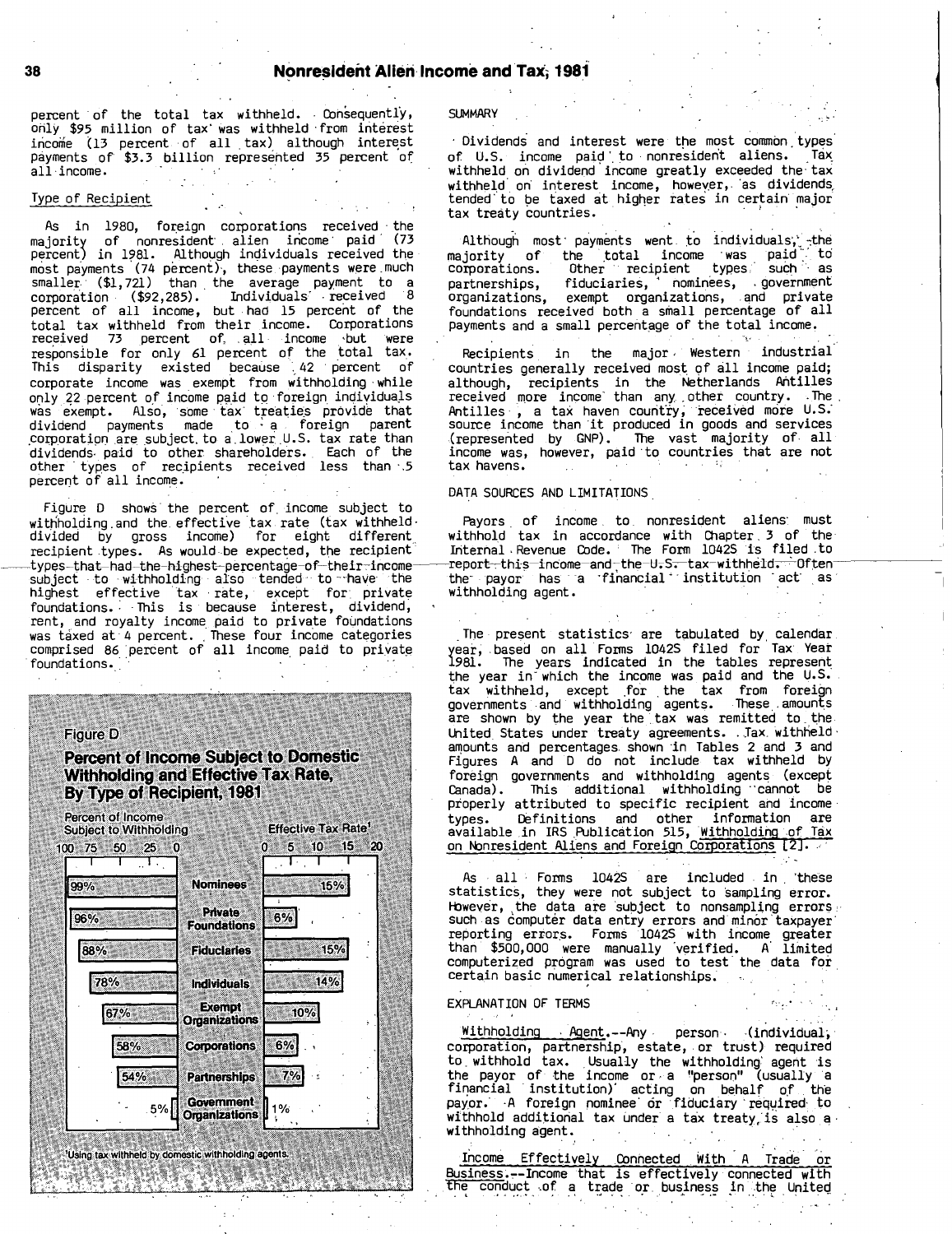States is exempt from withholding. This income is subject to the same tax rates that apply to **U.S.** citizens, residents, and corporations. For example, if <sup>a</sup> foreign corporation has operations in the **U.S.,** <sup>a</sup> Form 1120F must be filed and appropriate taxes paid for the income of this operation. When income is<br>then paid to the foreign owner it is considered connected with <sup>a</sup> trade or business and not retaxed.

Nominee-An entity, chosen or appointed to accept income for, or act on behalf of, the eventual recipient of the income. Typically, a financial institution acts as nominee.

Nonresident Alien.--For purposes of this article, <sup>a</sup> nonresident alien is defined as an individual whose residence is not within the United States and who is not <sup>a</sup> **U.S.** citizen. Also, corporations and other organizations created or organized outside the United States are considered nonresident aliens.

#### **REFERENCES**

- **[11** Woiid Bank, **1982** World Bank Atlas.
- [21 Department **of** the Treasury, Internal Revenue Service, Publication **515,** Withholding of Tax on Nonresident Aliens and -Foreign Corporations (Revised November 1981).

Table l.--Number of Forms 1042S Filed, Gross Income Paid, Tax Withheld, and Other Items, **by** Selected Treaty and Nontreaty Countries, **1981**

(Money amounts are in thousands of dollars]

|                                                                                                                                                                                  | Number of                                                |                                                                     | Income paid                                                   |                                                                 | Tax withheld                                            |                                                         |                                                        |  |
|----------------------------------------------------------------------------------------------------------------------------------------------------------------------------------|----------------------------------------------------------|---------------------------------------------------------------------|---------------------------------------------------------------|-----------------------------------------------------------------|---------------------------------------------------------|---------------------------------------------------------|--------------------------------------------------------|--|
| Country or Geographic area                                                                                                                                                       | Forms<br>1042S<br>filed                                  | Total                                                               | Exempt from<br>withholding                                    | Subject to<br>withholding                                       | Total                                                   | Domestic<br>withholding<br>agents                       | Foreign<br>Governments<br>and<br>withholding<br>agents |  |
|                                                                                                                                                                                  | (1)                                                      | (2)                                                                 | (3)                                                           | (4)                                                             | (5)                                                     | (6)                                                     | (7)                                                    |  |
| $Total \ldots \ldots \ldots \ldots$                                                                                                                                              | 575,207                                                  | 9,561,489                                                           | 3,673,287                                                     | 5,888,203                                                       | 828,563                                                 | 727,308                                                 | 101,255                                                |  |
| Treaty country, total<br>Australia<br>Austria<br>Belgium<br>Canada<br>$Dennark$                                                                                                  | 479,415<br>8,494<br>3,008<br>11,870<br>258,241<br>1,767  | 8,735,873<br>25,350<br>11,259<br>117,749<br>1,238,255<br>10,342     | 3,309,648<br>5,979<br>4,596<br>14,036<br>449,317<br>2,380     | 5,426,225<br>19,371<br>6,663<br>103,712<br>788,939<br>7,962     | 720,392<br>4,021<br>1,095<br>16,301<br>115,368<br>1,235 | 619,137<br>4,021<br>1,046<br>15,206<br>115,367<br>1,224 | 101,255<br>49<br>1,095<br>-1<br>11                     |  |
| France<br>Germany, Federal Republic<br>$G$ reece<br>$Ireland$<br>Itally                                                                                                          | 13,091<br>47,355<br>3,818<br>3,694<br>6,936              | 650,496<br>621,556<br>15,343<br>14,231<br>47,948                    | 169,799<br>407,308<br>2,999<br>8,386<br>17,778                | 480,697<br>214,248<br>12,344<br>5,845<br>30,170                 | 51,798<br>26,035<br>3,514<br>919<br>6,853               | 51,380<br>26,035<br>3,514<br>826<br>6,853               | 418<br>93                                              |  |
| Luxembourg<br>Netherlands<br>Netherlands Antilles<br>Norway                                                                                                                      | 5,630<br>2,588<br>9,706<br>1,857<br>3,197                | 519,568<br>57,609<br>1,339,633<br>1,399,528<br>7,789                | 139,756<br>27,301<br>291,713<br>1,052,306<br>2,577            | 379,812<br>30,309<br>1,047,920<br>347,222<br>5,213              | 38,687<br>7,294<br>88,319<br>26,621<br>853              | 38,687<br>5,066<br>87,663<br>26,621<br>853              | 2,228<br>656                                           |  |
| South Africa<br>Sweden<br>Switzerland<br>United Kingdom<br>Other treaty countries                                                                                                | 2,029<br>4,867<br>19,845<br>65,524<br>5,898              | 4,300<br>45,541<br>1,203,878<br>1,357,044<br>48,454                 | 544<br>11,998<br>182,365<br>503,748<br>14,762                 | 3,755<br>33,543<br>1,021,513<br>853,296<br>33,691               | 1,089<br>3,434<br>221,172<br>100,260<br>5,524           | 1,089<br>3,434<br>126,046<br>98,682<br>5,524            | 95,126<br>1,578                                        |  |
| Nontreaty country, total<br>$Argentina \ldots \ldots \ldots \ldots$<br>Bahamas<br>Bermuda<br>$\texttt{Brazil} \dots \dots \dots \dots \dots \dots \dots \dots$<br>Cayman Islands | 95,792<br>4,266<br>1,886<br>1,522<br>1,935<br>718        | 825,617<br>7,338<br>39,482<br>51,728<br>7,014<br>24,391             | 363,639<br>2,574<br>1.344<br>9,214<br>1,489<br>17,402         | 461,978<br>4,764<br>38,138<br>42,514<br>5,524<br>6,989          | 108,172<br>1,365<br>6,941<br>12,624<br>1,556<br>2,003   | 108,172<br>1,365<br>6,941<br>12,624<br>1,556<br>2,003   |                                                        |  |
| Hong Kong<br>$Israel$<br>Kuwait<br>Liechtenstein<br>Mexico<br>Panama                                                                                                             | 9.609<br>2,855<br>3.818<br>842<br>8,576<br>2,531         | 34,354<br>10,161<br>4,747<br>14,805<br>30,666<br>45,966             | 3,257<br>1,553<br>56<br>753<br>4,843<br>8,260                 | 31,097<br>8,607<br>4,692<br>14,052<br>25,823<br>37,707          | 8,901<br>2,202<br>1,302<br>4,100<br>7,558<br>10,905     | 8,901<br>2,202<br>1,302<br>4,100<br>7,558<br>10,905     |                                                        |  |
| Puerto Rico<br>Saudi Arabia<br>Spain<br>United Arab Emirates<br>Venezuela<br>Other nontreaty countries                                                                           | 993<br>2.792<br>1,593<br>3,777<br>530<br>4,495<br>43,054 | 12,174<br>4,835<br>211,322<br>17,123<br>48,135<br>13,144<br>248,232 | 151<br>3,611<br>207,600<br>5,895<br>46,487<br>6,806<br>42,344 | 12,023<br>1,224<br>3,722<br>11,228<br>1,647<br>6,338<br>205,889 | 715<br>3351<br>1,078<br>3,073<br>164<br>1,863<br>41,487 | 715<br>335<br>1,078<br>3,073<br>164<br>1,863<br>41,487  |                                                        |  |

**NOTE:** Detail may not add to total because of rounding.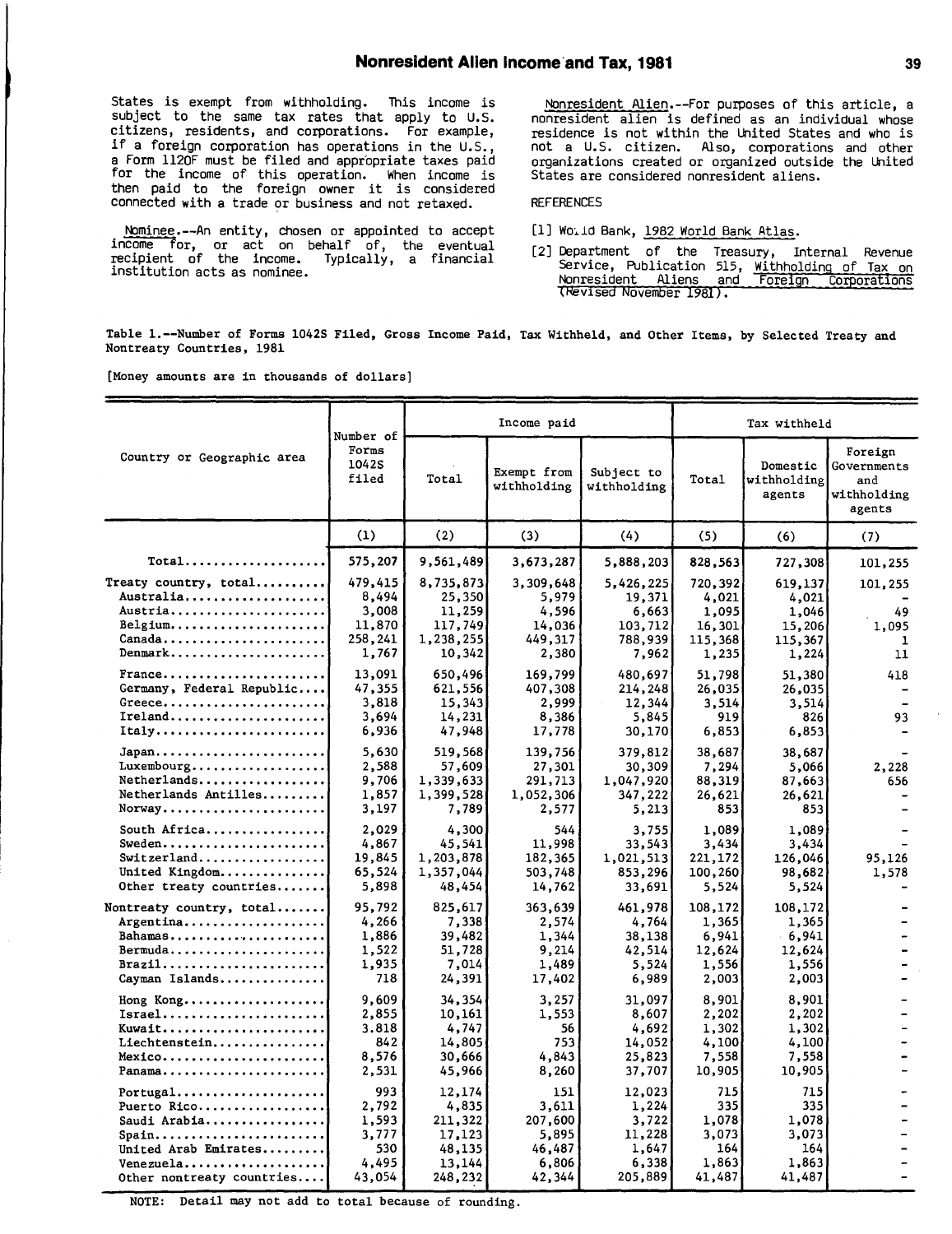## 40 Nonrealdent Allen Income and Tax, **1981**

Table 2.--Number of Forms 1042S Filed, Gross Income Paid, Tax Withheld, Average Gross Income Paid and Average Tax Withheld, **by** Selected Country of Recipient, **1981**

[Money amounts are in thousands of dollars]

|                                                                                                                                                                                                                         |                                                                               |                                                                                                       | Gross income                                          |                                                                                     |                                                                                     | Tax withheld                                       |                                                                                |
|-------------------------------------------------------------------------------------------------------------------------------------------------------------------------------------------------------------------------|-------------------------------------------------------------------------------|-------------------------------------------------------------------------------------------------------|-------------------------------------------------------|-------------------------------------------------------------------------------------|-------------------------------------------------------------------------------------|----------------------------------------------------|--------------------------------------------------------------------------------|
| Country or Geographic area                                                                                                                                                                                              | Number of<br>Forms<br>1042S<br>filed                                          | Total                                                                                                 | Average<br>per<br>Form<br>1042S                       | Average<br>as a<br>percent<br>of all<br>country<br>average                          | Total                                                                               | Average<br>per<br>Form<br>1042S                    | Average<br>as a<br>percent<br>of all<br>country<br>average                     |
|                                                                                                                                                                                                                         | (1)                                                                           | (2)                                                                                                   | $(3)$ .                                               | (4)                                                                                 | (5)                                                                                 | (6)                                                | (7)                                                                            |
| All countries<br>Netherlands Antilles<br>Netherlands<br>Saudi Arabia<br>United Arab Emirates<br>Switzerland<br>British Virgin Islands<br>$France \ldots \ldots \ldots \ldots \ldots \ldots \ldots \ldots \ldots \ldots$ | 575,207<br>1,857<br>9.706<br>1,593<br>5,630<br>530<br>19,845<br>433<br>13,091 | 9,561,489<br>1,399,528<br>1,339,633<br>211,322<br>519,568<br>48,135<br>1,203,878<br>24,354<br>650,496 | 17<br>754<br>138<br>133<br>92<br>91<br>61<br>56<br>50 | 100.0<br>4,533.8<br>830.3<br>798.0<br>$555.2 -$<br>546.4<br>364.9<br>338.4<br>298.9 | 727,308<br>26,621<br>87,663<br>1,078<br>38,687<br>164<br>126,046<br>3,014<br>51,380 | $\cdot$ $-1$<br>14<br>$^{\prime}$ ( <sup>1</sup> ) | 100.0<br>1, 134.1<br>714.5<br>53.5<br>543.6<br>24.4<br>502.5<br>550.8<br>310.5 |
| Bermuda<br>Cayman Islands<br>Luxembourg<br>United Kingdom<br>Antigua<br>Other countries                                                                                                                                 | 1,522<br>718<br>2,588<br>1,886<br>65,524<br>226<br>2,531<br>447,527           | 51.728<br>24,391<br>57,609<br>39,482<br>1,357,044<br>4,509<br>45,966<br>2,583,846                     | 34.<br>34<br>22<br>21<br>21<br>20<br>18:<br>$-6-$     | 204.5<br>204.4<br>133.9<br>125.9<br>124.6<br>120.0<br>$-109.3-$<br>34.7             | 12,624<br>2,003<br>5,066<br>6,941<br>98,682<br>$-10,905 -$<br>256,432               | 8<br>$^{(1)}$                                      | 656.2<br>220.7<br>154.9<br>291.2<br>119.1<br>0.8<br>$-340 - 9$<br>$-45.3$      |

'Less than'\$500.